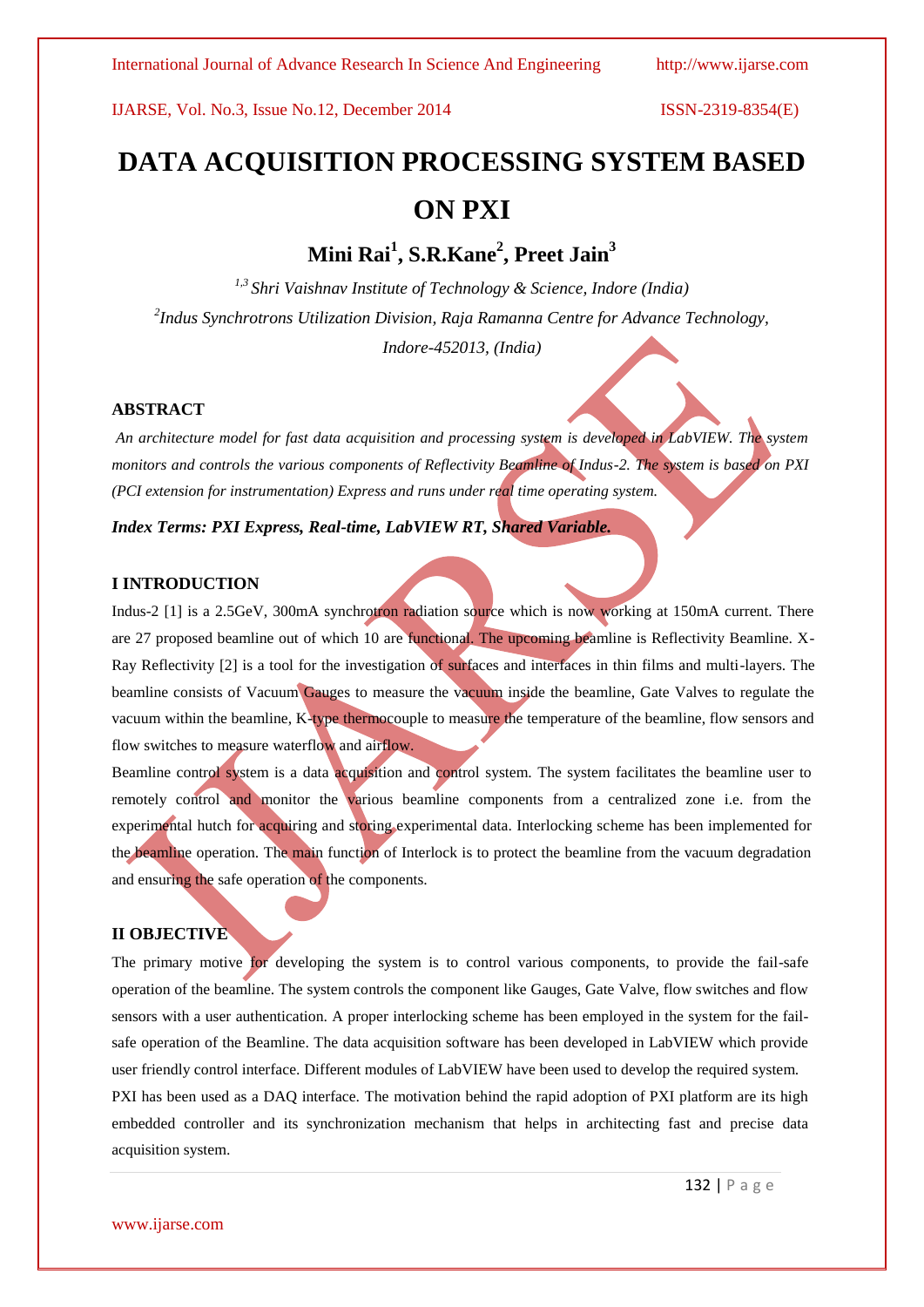#### **III PXI Express**

PXI Express [3][4] has ended standard data acquisition platform in industrial market. PXI Express platform uses high speed PCI Express data communication bus. By incorporating the high speed PCI Express [5] data bus technology into the PXI platform, drastically expand the data bandwidth. PXI/PXI Express provide the compatibility with all major and significant operating system which offer a great deal of software that can run on PXI/PXI Express. PXI Express is completely compatible with PCI, PCI Express, Compact PCI and PXI slots. PXI is a synchronous bus. PXI utilizes different timing and synchronization features [6].

#### **3.1 Using PXI for Real Time System**

Real time system is often utilized for superior performance system obliging deterministic handling. A real-time system is required when it is expected to run the program more reliably for long time and run continuously without intrusion.

Real time processing is possible by exploiting powerful tool of Laboratory Virtual Instrumentation Engineering Workbench Real Time (LabVIEW RT) combined with a high performance Pentium based PXI Express embedded controller. LabVIEW RT satisfies the need of deterministic real time performance utilizing LabVIEW.

Real time (RT) system [7] comprises of hardware and software components as shown in Fig.1. The hardware components include host machine and RT target. The software components comprise LabVIEW with RT module, RT engine and LabVIEW VI.



#### **Figure 1: Real Time System Components**

The host machine is the computer where the VIs is created. LabVIEW is graphical programming language with the help of which VIs is developed. RT module provides LabVIEW the capabilities to run the VIs on the RT target. RT engine run the VIs deployed to the RT target from the LabVIEW on the PC. It run on the real time operation system (RTOS) and gives deterministic real time performance. The RT target is the RT hardware i.e. PXI that run RT Engine and VIs created utilizing LabVIEW.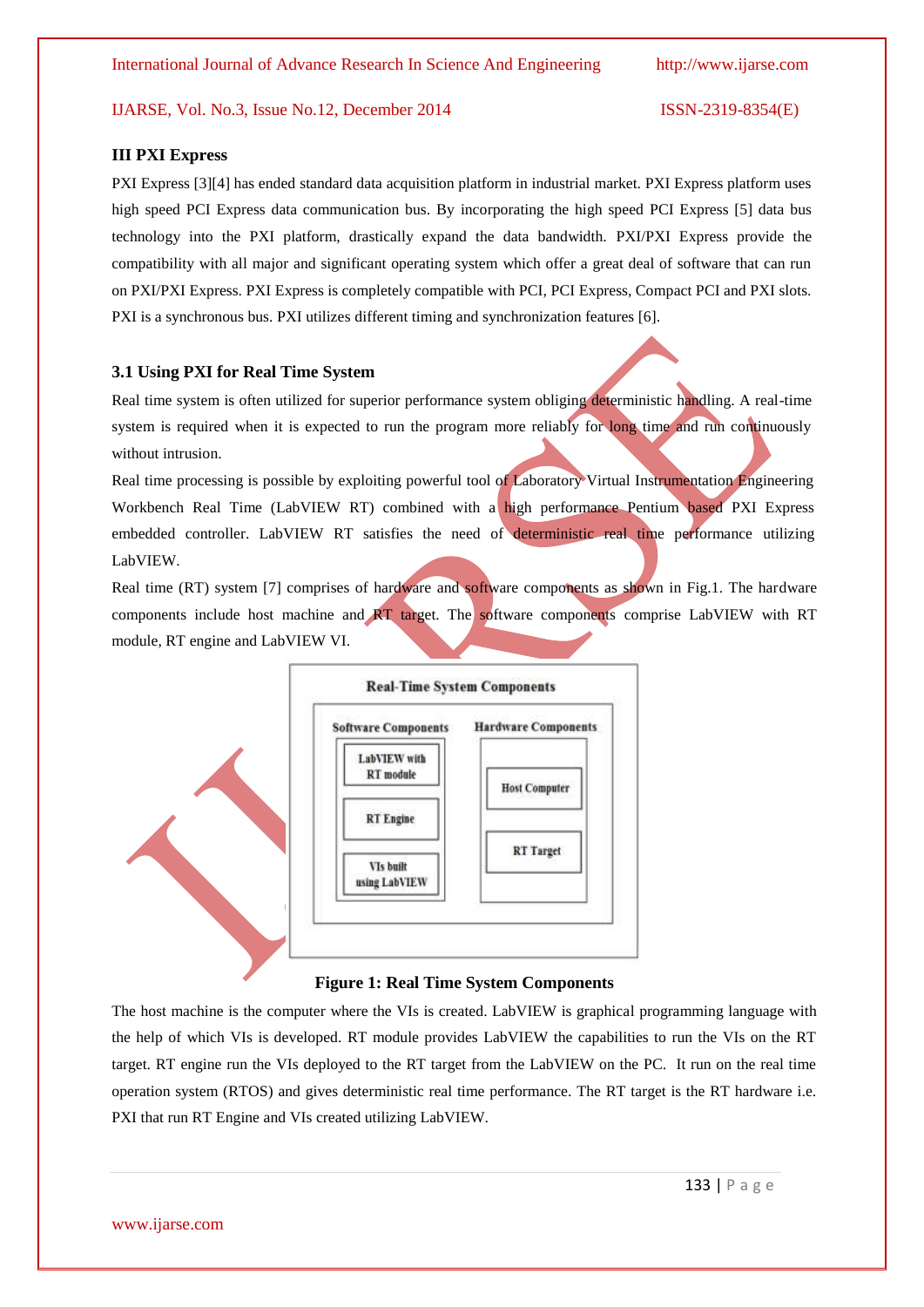### **IV LabVIEW RT**

LabVIEW RT consists of three components: LabVIEW, RT Development System and the RT Engine as shown in fig.2 [8].

The RT Development System is a window application that runs on the host PC. It can be utilized to download the VIs to the RT Engine. LabVIEW and RT Development System are the different form of the labview.exe. LabVIEW RT extends the capability of LabVIEW to run on real time processor. When labview.exe is executed on host PC, then it is in the LabVIEW mode. When labview.exe is executed on RT hardware, then it is in the RT Development System mode.



# **Figure 2: LabVIEW RT Components**

### **V SHARED VARIABLE**

A host LabVIEW application can control the behavior of the RT Engine application programmatically and save and analyze data that an RT Engine VI produces. The host LabVIEW application likewise gives a user interface for communicating with RT Engine VI. The communication is given through network published shared variable as indicated in fig.3.



### **Figure 3: Communication between Host and Target VI**

By utilizing network published shared variable, data can be read or written over the network through a software component called shared variable engine SVE. It manages shared variable updates using NI-PSP. NI PSP (NI Publish and subscribe Protocol) is a networking protocol implemented for the transportation of network published variable.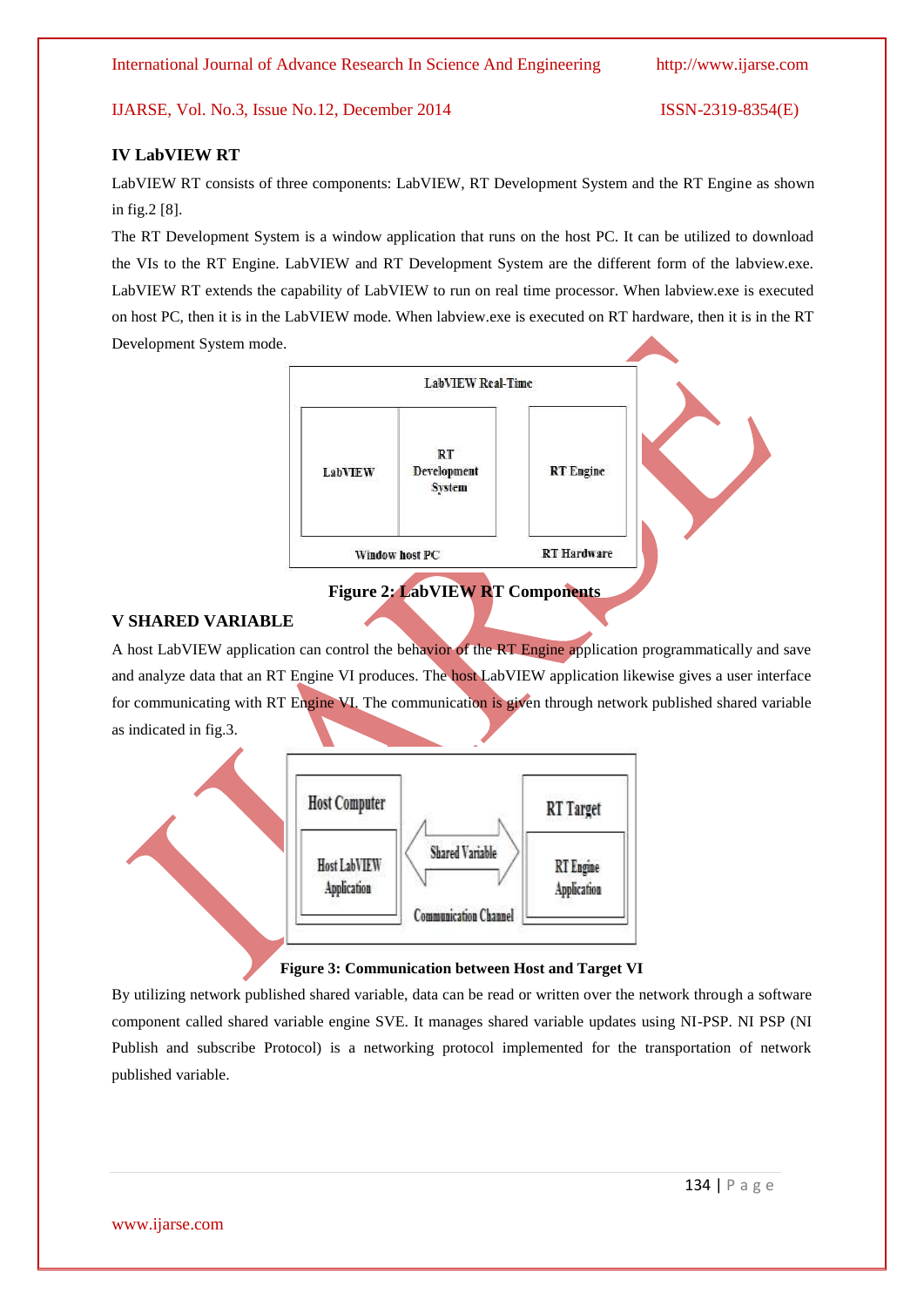#### **VI GUI DEVELOPMENT**

The Graphical User Interface (GUI) is developed using LabVIEW to monitor and control the different instrument such as Gate Valve (GV), cold cathode gauges, K-type thermocouple and flow switches. Based on various condition mentioned in Table 1, beam ready signal will be generated. GUI comprises three screens: Status, Login and Control Screen.

| <b>Parameters</b>          | <b>Conditions</b>   |  |
|----------------------------|---------------------|--|
| Vacuum within the Beamline | $<$ 2*E-9mbar       |  |
| Waterflow                  | $\geq$ 2LPM         |  |
| Temperature                | $<$ 40 $^{\circ}$ C |  |
| Airflow                    | $6-7bar$            |  |

**6.1 Status Screen:** Status screen shows the status of the installed components such as gauges, gate valves, water flow, beam ready and temperature as shown in figure 4. Tri-color scheme, Green for OPEN, Red for CLOSE and Yellow for Intermediate has been used to show the status of gate valve.



**6.2 Login Screen:** Fig. 5 shows the login screen.

# **Figure 4: Status Screen**

The two type of authentication have been used: (1) Administrative (2) User. Administrator can modify, change the developed code if required by using password. User has to get register before he operates the beamline. The control screen is automatically popped-up after the successful authentication of the beamline user. Each successful access to login screen is stored in a database, which can be referred in future.

**6.3 Control Screen:** Gate valves (GV) can be opened only in a sequential fashion. An intermediate valve opening is forbidden. This sequential valve opening scheme is assured in the code via a logical coding, in which display of next valve to be open will be popped up only when its previous valve is opened and the associated condition to open meets. The conditions for the valves opening are mentioned in Table 2.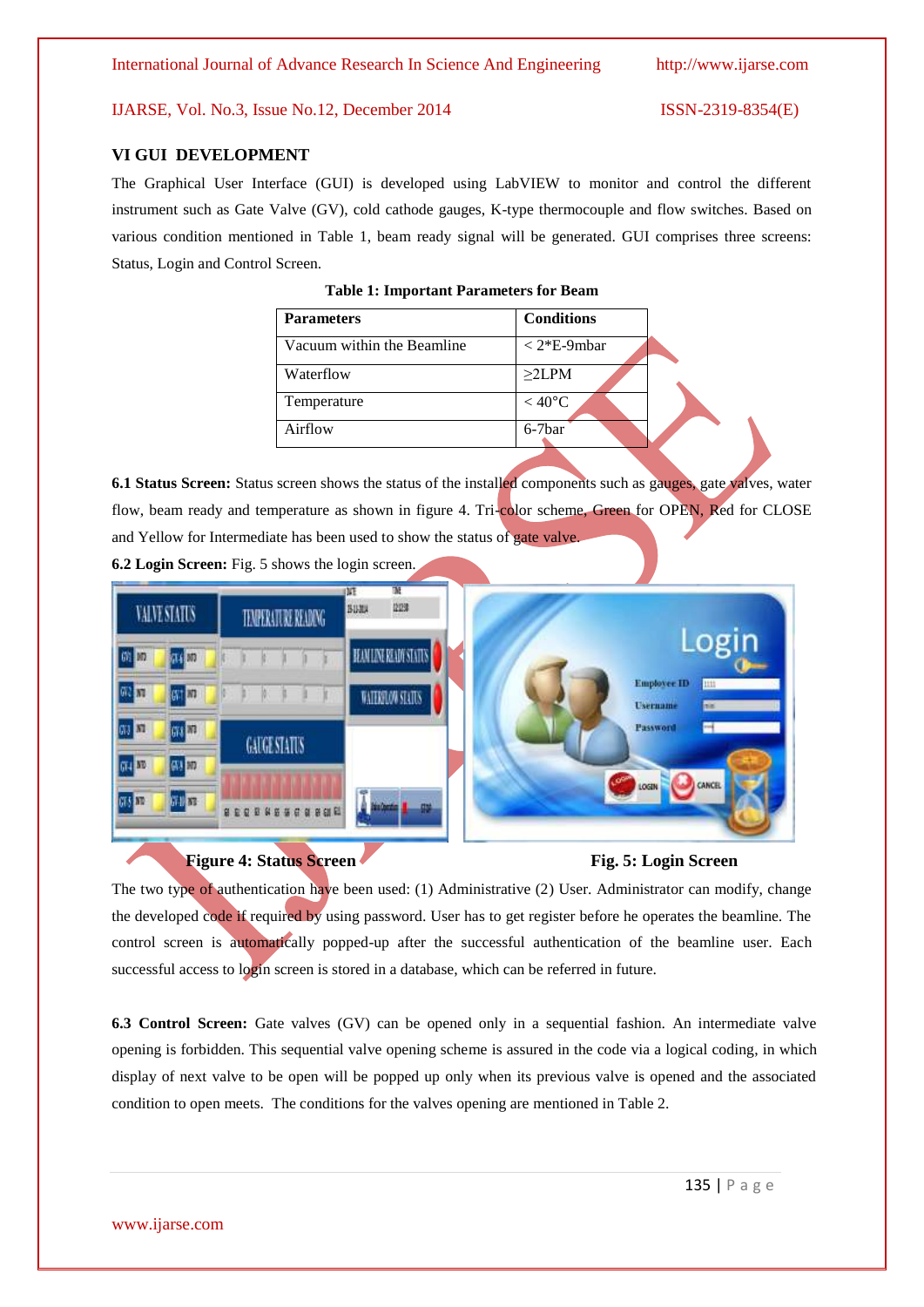| Component       | <b>Signal</b> | <b>Action</b>                                                                           |
|-----------------|---------------|-----------------------------------------------------------------------------------------|
| GV1             | Open/Close    | Open if G1<2*E-10mbar                                                                   |
| GV2             | Open/Close    | Open if G2< 2*E-10mbar and GV1 is open                                                  |
| GV3             | Open/Close    | manual                                                                                  |
| GV4             | Open/Close    | Open if G4< 2*E-10mbar and (GV1, GV2 and GV3) are<br>open                               |
| GV <sub>5</sub> | Open/Close    | Open if G5< 2*E-10mbar and (GV1, GV2, GV3 and<br>GV4) are open                          |
| GV6             | Open/Close    | manual                                                                                  |
| GV7             | Open/Close    | Open if G8< 2*E-10mbar and (GV1, GV2, GV3, GV4,<br>GV5 and GV6) are open                |
| GV8             | Open/Close    | Open if G9< 2*E-10mbar and (GV1, GV2, GV3, GV4,<br>GV5, GV6 and GV7) are open           |
| GV9             | Open/Close    | Open if G10<2*E-10mbar and (GV1, GV2, GV3, GV4,                                         |
|                 |               | GV5, GV6, GV7 and GV8) are open                                                         |
| GV10            | Open/Close    | Open if G11<2*E-10mbar and (GV1, GV2, GV3, GV4,<br>GV5, GV6, GV7, GV8 and GV9) are open |

**Table 2: Interlocking Scheme for Reflectivity Beamline**

The control screen is shown in fig. 6.

**6.4 Alarm: N**etwork-published shared variables hosted on Real-Time target are used to read temperature data. Comparing those values to limits specified by the user or as mentioned in table 1, and displays a warning if those values are exceeded by flashing and changing the color of the indicator as shown in Figure7.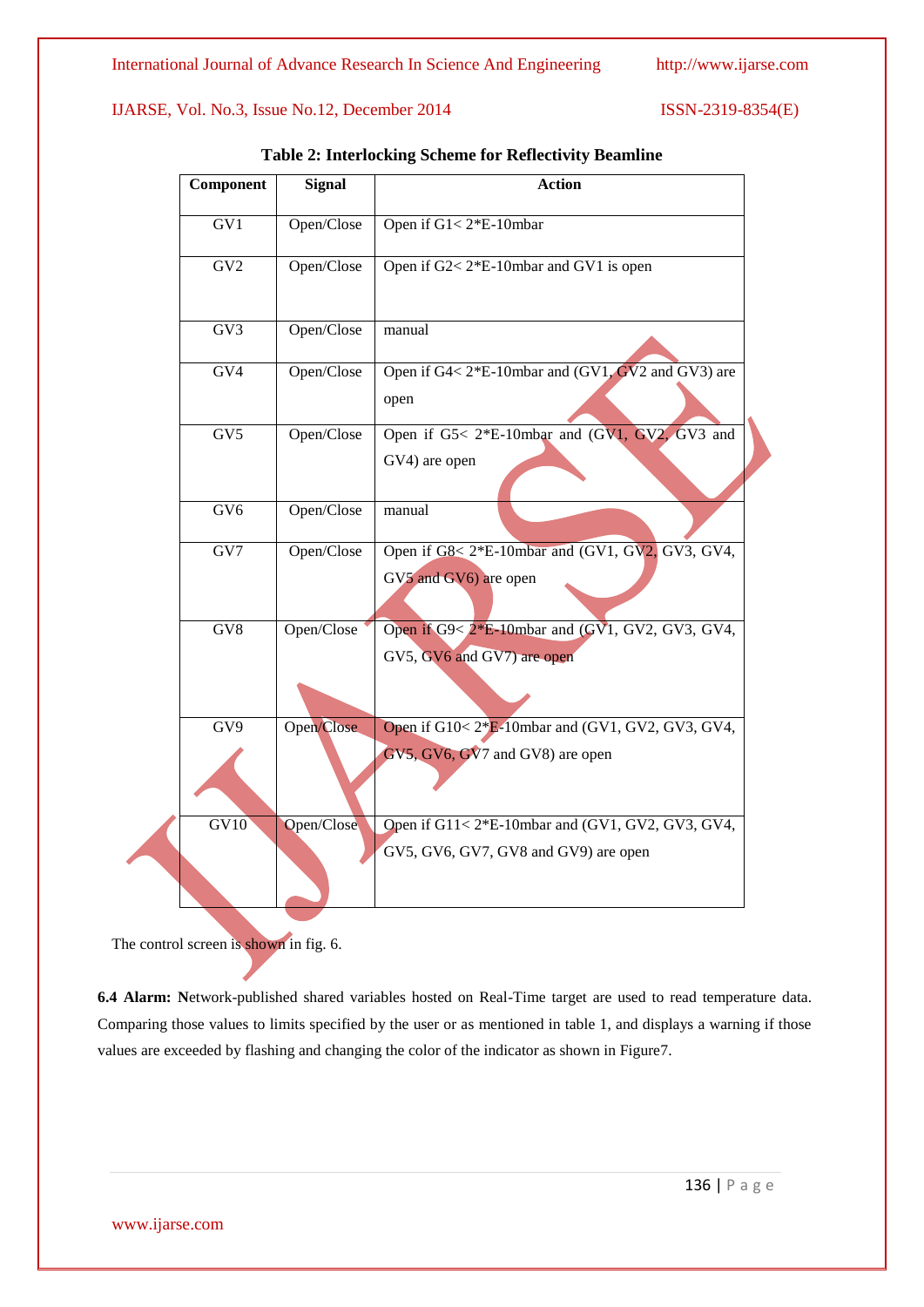| TME<br><b>BAUCES</b><br><b>MT</b><br><b>IMPOVEL ID</b><br><b>TEMPERATURE READENG</b><br>卫电路<br>0142-2016<br>皿<br>酣 |                              |                           |                    |      |       |        |      |     |
|--------------------------------------------------------------------------------------------------------------------|------------------------------|---------------------------|--------------------|------|-------|--------|------|-----|
|                                                                                                                    |                              | VALIDA VALIDAT            | ATURE READING<br>H |      |       |        |      |     |
|                                                                                                                    | <b>VALVE STATUS</b>          | 僻<br>614                  |                    |      |       |        |      |     |
|                                                                                                                    | GF4 1910<br><b>CAT RED</b>   | $\sqrt{37}$<br><b>GVJ</b> |                    |      |       |        |      |     |
| <b>GAUGE STATUS</b>                                                                                                | <b>CV3</b> PTL<br><b>Tan</b> | 54                        | 5                  | 31   | 30.50 | 30.112 | 30   | 129 |
| (h (1) 41                                                                                                          | 074 510<br><b>CVJ   ATD</b>  | 441                       |                    |      |       |        |      |     |
| <b>INE READY STATUS</b>                                                                                            | GV3   ATT<br>GV4 Pro         | $\sqrt{914}$<br>QH        |                    |      |       |        |      |     |
| <b>WATERFLOW STATUS:</b>                                                                                           | 67-W 100<br><b>GV-5 BIT</b>  | $\sqrt{W}$<br>81          | ë                  | 29.9 | 28.97 | 28.9   | 28.2 | Ø   |
|                                                                                                                    |                              |                           |                    |      |       |        |      |     |



**6.5 Data Logger:** Data logging means recording the critical parameters over a period of time. In our case vacuum and temperature are the most critical signals. Enabling logging in shared variable property, the user will be able to know the historical data of the beamline parameters from the database (MS Access) file of the shared variable on the real time environment. The trend of temperature and vacuum is displayed in the graph as shown in figure 8 and 9.



# **VII CONCLUSION**

The Data Acquisition System has successfully been developed using LabVIEW. The developed system has been tested at Reflectivity Beamline of Indus-2. All interlocks have also been tested and are working accordingly. Fault analysis such as observation of status and values of various beamline components can be performed via referring the stored data which are logged on MS Access database. The system also has the scope to be modified using other data acquisition system such as VME.